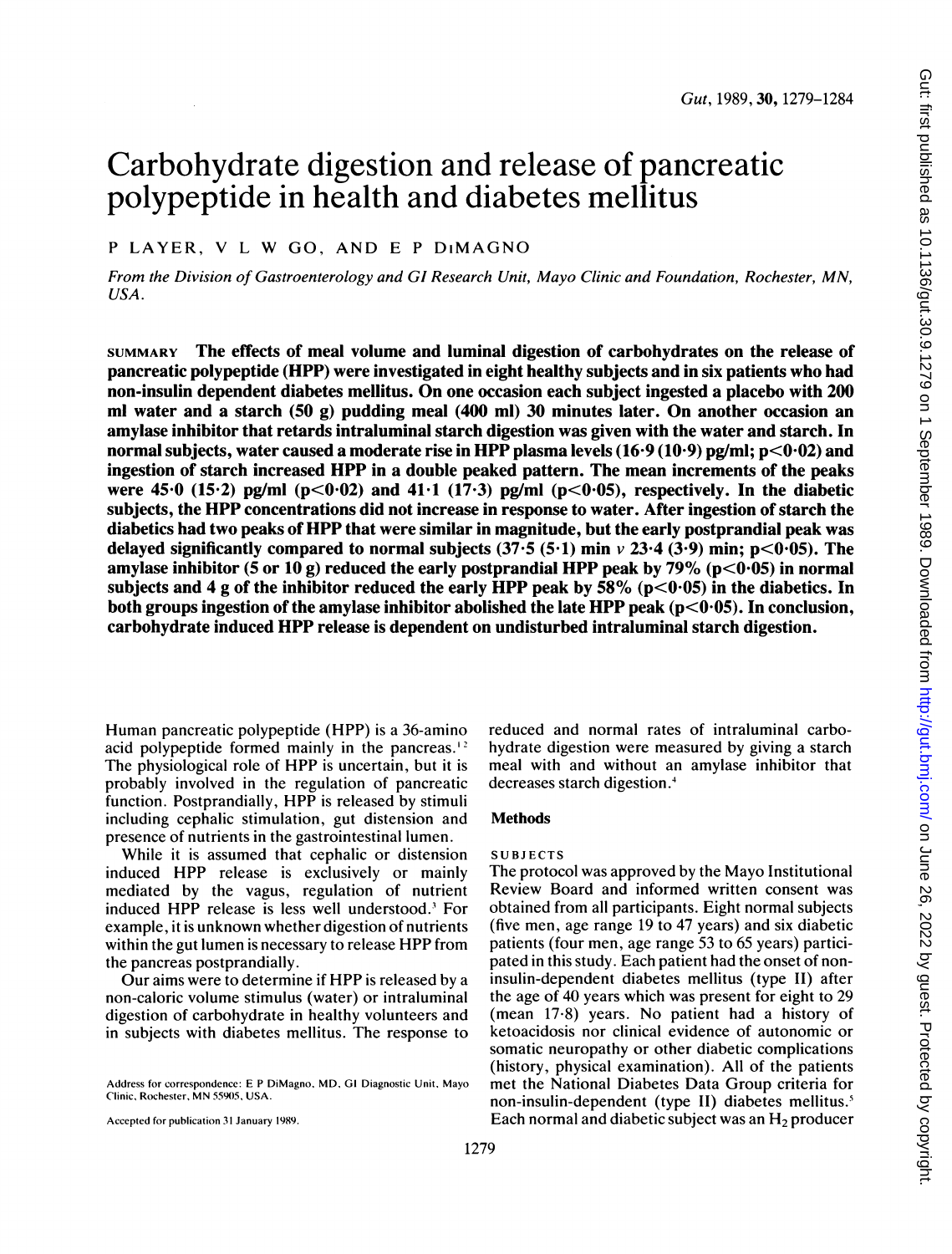in response to malabsorbed carbohydrate. One week before the study each subject had a breath  $H<sub>2</sub>$ response of >10 ppm over baseline in response to ingesting 20 g of lactulose.

#### EXPERIMENTAL DESIGN

In each subject the HPP response to <sup>a</sup> test meal was determined on two separate days. The test meal consisted of two courses. The first course was 200 ml water. The second course, given 30 min later, was 400 ml pure starch pudding that contained 50 g rice starch.

On one occasion, the test meal was administered without, and on the other occasion with a specific, inhibitor of human salivary and pancreatic  $\alpha$ amylases' that we purified from Great Northern white beans.' Ingestion of 4 to 10 g of this inhibitor with 50 g starch<sup>78</sup> 2.9<sup>9</sup> to 6.0<sup>10</sup> g with mixed carbohydrate, fat and protein meals or perfusion of 2 to 5 mg per ml into the duodenum<sup>7</sup> causes  $>95\%$ inhibition of pancreatic amylase secretion, decreases intraluminal digestion of starch in the human small intestine and reduces postprandial glycaemia. Five or 10 g of the inhibitor was given to normal subjects  $(n=4 \text{ each})$  and 4 g was given to diabetic subjects  $(n=6)$ ; 20% of the total inhibitor dose was added to the water and 80% to the starch pudding. The lower dose in diabetics was chosen because in normal subjects both inhibitor doses had similar effects of intaluminal amylase activity and starch digestion as well as postprandial glycaemia, but caused dose dependent diarrhoea. $48$  Further, in diabetics the 4 g dose significantly reduced postprandial glucose, but caused less gastrointestinal symptoms than the high doses. $10$ 

Blood samples were taken before water was ingested, before the starch was ingested and postprandially every quarter hour for the first 90 minutes, every half hour from 90 to 300 minutes and hourly from 300 to 420 minutes. To avoid cephalic stimulation of HPP release, water drinks and starch meals were kept in a separate room and only taken into the study area immediately before their ingestion. End expiratory breath samples were taken every 15 minutes throughout the experiment.

## ANALYSES AND STATISTICS

Plasma concentrations of HPP were measured by radioimmunoassay as previously described.<sup>11</sup> Breath  $H<sub>2</sub>$  concentrations were assessed by gas chromotography as previously reported.<sup>8</sup>

Within each group the effect of water (volume) was assessed by subtracting preprandial values from the values obtained 30 minutes after water ingestion (immediately before ingestion of the starch meal) and evaluating the difference by paired  $t$  tests. The

effects of the amylase inhibitor on the response to water was assessed by comparing the increments obtained for the placebo studies with the increments obtained with the inhibitor by using paired t tests.<sup>12</sup> Ingestion of the starch pudding regularly induced a double peaked increase in HPP levels with an early peak within the first postprandial hour, and a later peak between three and five hours postprandially. Thus, to assess the early increase in HPP levels, prestarch values were subtracted from poststarch values, and increments were integrated over the first hour after starch ingestion. Similarly, to assess the late increase, integrated increments were calculated for the period between 180 and 300 min after starch ingestion. These integrated responses were compared for placebo and inhibitor studies by using paired  $t$ tests.<sup>12</sup> Because the two inhibitor doses used in normal subjects had virtually identical effects, overall effects of both doses are presented unless indicated otherwise. Time intervals to HPP peaks were compared for normal subjects and diabetics by using unpaired t tests.<sup>12</sup> Data are presented as mean (SE).

## **Results**

#### NORMAL SUBJECTS

Fasting levels of HPP did not differ significantly before ingestion of the test meals with placebo (77-6  $(10-8)$  pg/ml) or amylase inhibitor  $(51-2 (8-3)$  pg/ml). Water without amylase inhibitor induced a moderate rise in mean HPP of  $16.9(10.9)$  pg/ml  $(22%)$  over the preprandial level (p<0-02; Fig. 1, left panel).



Fig. <sup>1</sup> Left panel: Plasma HPP concentrations before ingestion of water (first arrow) and starch (second arrow) without (closed symbols) or with (open symbols) amylase inhibitor in normal subjects. Mean of  $n = 8$  experiments (SE). Right panel: Plasma HPP concentrations before ingestion of water (first arrow) and starch (second arrow) without (closed symbols) or with (open symbols) amvlase inhibitor in diabetic subjects. Mean of  $n=8$  experiments (SE).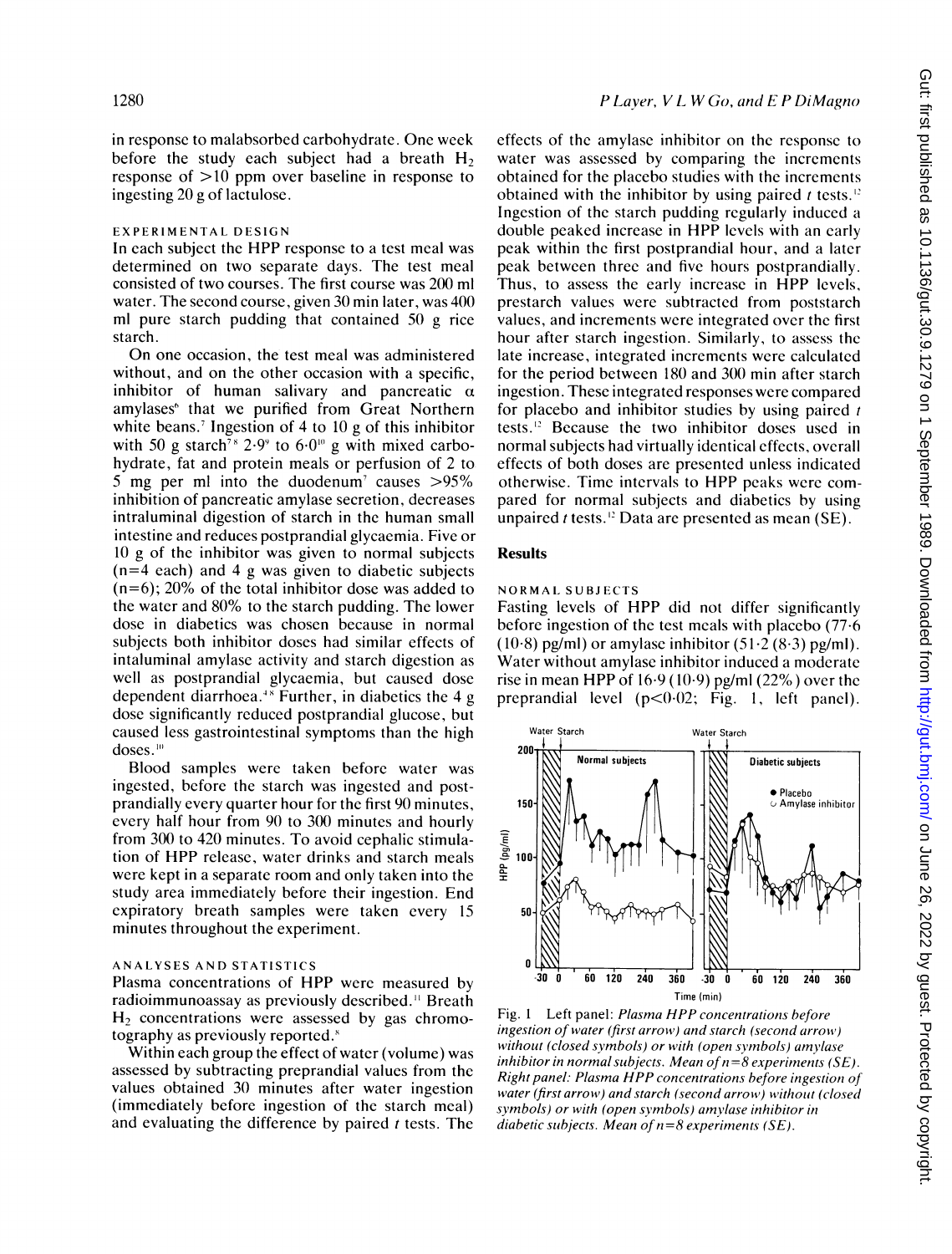Ingestion of the starch pudding subsequently caused <sup>a</sup> double peaked increase in HPP concentrations (Fig. 1, left panel). The mean of maximal HPP levels during the first hour (early peak) was 190-6 (43.2) pg/ml and this peak occurred 15 to 45 min (mean 23-4 (3.9) min) postprandially. The mean increment during the first hour following starch ingestion was  $45.0$  (15.2) pg/ml (p<0.02; Fig. 2, left panel). Mean HPP values of the second peak which occurred during the fourth and fifth hours (mean 227 (17) min) were similar to the values of the first peak (peak concentration=221.5 (60.6) pg/ml; mean increment=41 $\cdot$ 1 (17 $\cdot$ 3) pg/ml; p<0 $\cdot$ 05 v preprandial and the second and third postprandial hours; (Fig. 2, left panel). Ingestion of the placebo meal did not induce a significant increase in breath  $H_2$  above preprandial concentrations  $(7.8 (1.1)$  ppm).

Ingestion of water and the ingestion of the combination of water and the amylase inhibitor was associated with <sup>a</sup> similar rise in HPP over preprandial levels (Fig. 2, left panel). By contrast, addition of the amylase inhibitor to the starch pudding decreased  $(p<0.05)$  the integrated HPP response during the first hour by 79% and completely abolished the late peak. Breath  $H<sub>2</sub>$  levels increase significantly in response to the starch meal with amylase inhibitor (from  $5.8 (0.9)$  ppm to  $21.3 (3.6)$  ppm; p<0.001).

#### DIABETIC SUBJECTS

In diabetics, consumption of 200 ml water did not alter fasting HPP levels  $(70.6 (20.4) v 72.6 (21.4))$ pg/ml; Fig. 1, right panel). Ingestion of the starch pudding induced a double peaked response, but the first peak occurred after  $37.5$  (5.1) min, which was significantly later than in normal subjects ( $p < 0.05$ ). The mean of the maximal HPP concentration of each diabetic patient during the first hour (the first peak) was 150 $\cdot$ 0 (34 $\cdot$ 5) pg/ml (p<0 $\cdot$ 005  $\nu$  preprandial) and the mean increment over prestarch concentration during the first hour after starch ingestion was 60-2 (10.4) pg/ml (Fig. 2, right panel). Similar to normal subjects. diabetics had a second peak that occurred after <sup>223</sup> (10) min (Fig. 1, right panel) and had <sup>a</sup> mean peak concentration of 116 8 (27.2) pg/ml  $(p<0.01 v$  preprandial) and a mean increment of 24.0  $(4.7)$  pg/ml (Fig. 2, right panel) during the fourth and fifth hours. The placebo meal did not alter postprandial breath  $H_2$  concentrations compared to preprandial levels  $(2.3 (0.3)$  ppm).

The combination of water and amylase inhibitor did not raise HPP levels above fasting levels (94.4  $(20.8)$  v 83.8 (22.4) pg/ml; Fig. 2, right panel). As in the normal subjects, HPP concentration in response to starch was significantly decreased by the inhibitor (Figs <sup>1</sup> and 2, right panels). The mean increment during the first hour was reduced by  $58\%$  ( $p < 0.05$ ;



Fig. 2 Left panel: Increment response of plasma HPP to ingestion of water (left) and starch (middle: mean integrated increment during the first 60 min after starch; right: mean integrated increment during the fourth and fifth hours following starch), without (hatched bars) or with (gray bars) amylase inhibitors in normal subjects.  $*p<0.05$  v placebo. Right panel: Increment response of plasma HPP to ingestion of water (left) and starch (middle: mean integrated increment during the first  $60$  min after starch; right: mean integrated increment during the fourth and fifth hours following starch), without (hatched bars) or with (gray bars) amylase inhibitor in diabetic subjects. \*p $\geq 0.05$ v placebo.

Fig. 2, right panel) and the late peak was abolished. With amylase inhibitor, there was a slight, but significant, increase in postprandial breath  $H_2$  concentrations (from  $2.0$  (0.2) ppm to  $6.8$  (2.0) ppm;  $p < 0.05$ ).

### Discussion

In healthy subjects HPP plasma concentrations increased slightly in response to the volume load and increased markedly in a double peaked pattern in response to the starch meal. In comparison with healthy subjects, patients with longstanding type II diabetes mellitus had <sup>a</sup> diminished or absent HPP response to the non-caloric volume stimulus and a quantitatively normal, but delayed carbohydrate induced first peak of HPP concentrations. When intraluminal carbohydrate digestion was inhibited, the postprandial response to starch was markedly reduced in both normals and diabetics. These findings suggest that different mechanisms mediate postprandial HPP release in response to the volume stimulus and the carbohydrate stimulus after ingestion of a carbohydrate meal.

Postprandial release of HPP has been assumed to be mediated mainly by vagal cholinergic $^{13}$ <sup>14</sup> and partly by non-vagal cholinergic<sup>15 16</sup> pathways and elicited by mechanisms such as cephalic stimula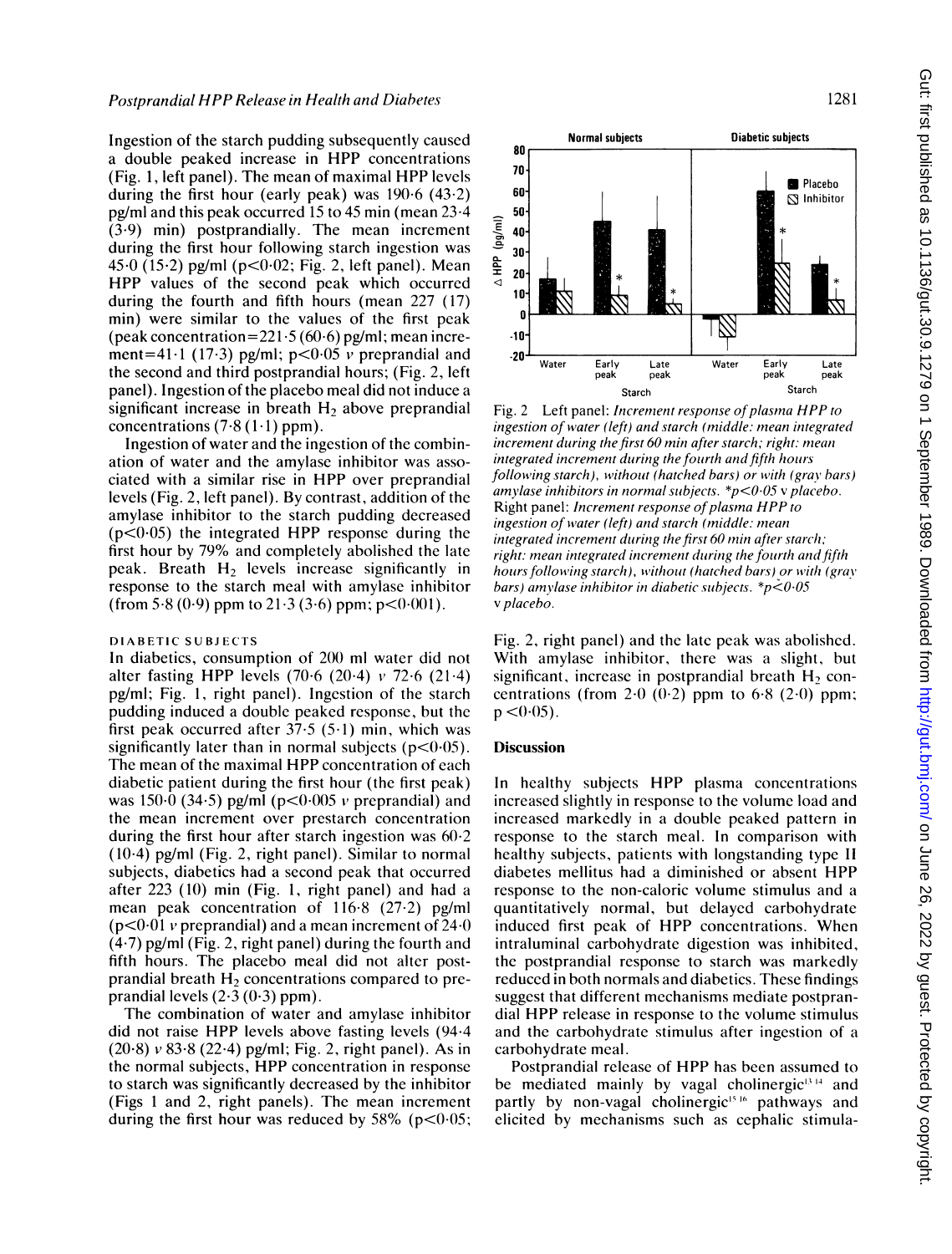tion<sup>16.17</sup>, gastroduodenal distension,<sup>6</sup> 18-22 and presence of nutrients in the gastrointestinal lumen. $22-26$  The initial rise in postprandial HPP concentration is believed to be secondary to gastroduodenal distension induced by the meal volume, mediated by a vagal reflex and to comprise approximately 10-20% of the overall postprandial HPP increase.<sup>32728</sup>

Our observations that in normal subjects water alone and the starch meal with the amylase inhibitor induced an increase in HPP during the early postprandial phase are consistent with this hypothesis. However, as amylase inhibition markedly reduced the early peak and completely abolished the late peak of HPP we believe that intraluminal digestion of complex carbohydrate is a major factor for the intestinal phase of the HPP response to ingesting starch. We have previously shown<sup> $\lambda$ </sup> that ingestion of the inhibitor delays the digestion of starch intraluminally. Consequently the absorption of carbohydrate is reduced and the postprandial rise in plasma glucose is decreased. Therefore, luminal generation of the products of carbohydrate digestion or the absorption or both are probably necessary for carbohydrate induced HPP release.

Previously it was observed that inhibition of intestinal disacchridase activity did not reduce the HPP response to a mixed meal. In that study, however, it is likely that non-carbohydrate nutrients within the duodenum masked any effects that carbohydrates may have on HPP release.<sup>30</sup> As we detected no difference in HPP release between water induced HPP release and the amylase inhibitor in addition to water, we believe it is unlikely that the amylase inhibitor excited non-specific inhibitory effects on endogenous HPP release. Thus, our studies suggest that inhibition of carbohydrate digestion before the luminal generation of glucose reduces carbohydrate induced HPP release.

The results in the diabetic patients indicate that their quantitative HPP response to carbohydrate ingestion was similar to that observed in normal subjects, suggesting that their pancreatic capacity for HPP secretion is not grossly altered. Occurrence of the first HPP peak after carbohydrate ingestion, however, was significantly delayed compared with normal subjects. Because carbohydrate-induced HPP release is dependent on luminal carbohydrate digestion, this delay is probably a consequence of slowed luminal generation and absorption of glucose, most likely caused by retarded gastric emptying of ingested starch. This retardation could not have been caused by <sup>a</sup> decreased rate of luminal digestion due to impaired pancreatic enzyme secretion because end expiratory breath  $H_2$  concentration did not increase in response to the starch meal. Moreover, pancreatic secretory capacity must be reduced to less than 10%

of normal to give rise to a discernable disturbance of digestion<sup>30.31</sup> and our patients had no evidence of such severe exocrine pancreatic insufficiency.

A more likely explanation for the delay in postprandial HPP release in the diabetics is slower than normal gastric emptying of ingested starch. It is conceivable that a retardation of gastric emptying rate in patients with long standing diabetes may reflect an alteration in vagal function." This hypothesis is supported by the observation that ingestion of water, a non-caloric volume stimulus that in healthy individuals elicits a transient, brief 40-50 minute HPP release exclusively via vagal cholinergic pathways,<sup>33,34</sup> did not produce an increase in plasma HPP levels in our diabetic subjects. As we did not test these patients for asymptomatic autonomic neuropathy, the question of whether these changes were, indeed, caused by subclinical alteration of the autonomic nervous system remains unanswered. There is evidence, however, that early, largely subclinical disturbances of certain vagal functions may occur in the course of diabetes mellitus. For example, it has been shown that the vagally mediated HPP release in response to hypoglycaemia is disturbed in diabetic patients with or without clinical signs of diabetic autonomic neuropathy $35-40$  and in patients with nondiabetic autonomic neuropathy.<sup>4142</sup> As we have shown previously that in normal subjects the starch meal used in this study evokes only mild reactive hypoglycaemia in the late postprandial period, and no hypoglycaemia in the late postprandial period in diabetic subjects,' it is unlikely that hypoglycaemia plays <sup>a</sup> major role in the generation of the late HPP peak.

In the presence of amylase inhibition, carbohydrate induced HPP release in diabetic patients was also significantly reduced compared with placebo. This reduction was less pronounced than in the experiments with normal subjects receiving larger inhibitor doses. Because carbohydrate malabsorption as assessed by postprandial  $H<sub>2</sub>$  production was also smaller in the diabetic group, it is likely that these effects were a result of incomplete amylase inhibition in the patients receiving the 4 g dose.

Plasma concentrations of HPP are age related. Mean basal concentrations of HPP increase approximately 30 pg/ml per decade $43$  and after oral glucose ingestion, elderly men and women have <sup>a</sup> higher concentration of HPP and <sup>a</sup> larger increase over basal levels, but the time to peak concentration is the same for both age groups and sexes.<sup>44</sup> The trend towards higher basal concentrations and the increased concentration of HPP in the diabetic subjects compared with the normal subjects in response to the amylase inhibitor may have occurred because our diabetic patients were older. Nevertheless, despite the differ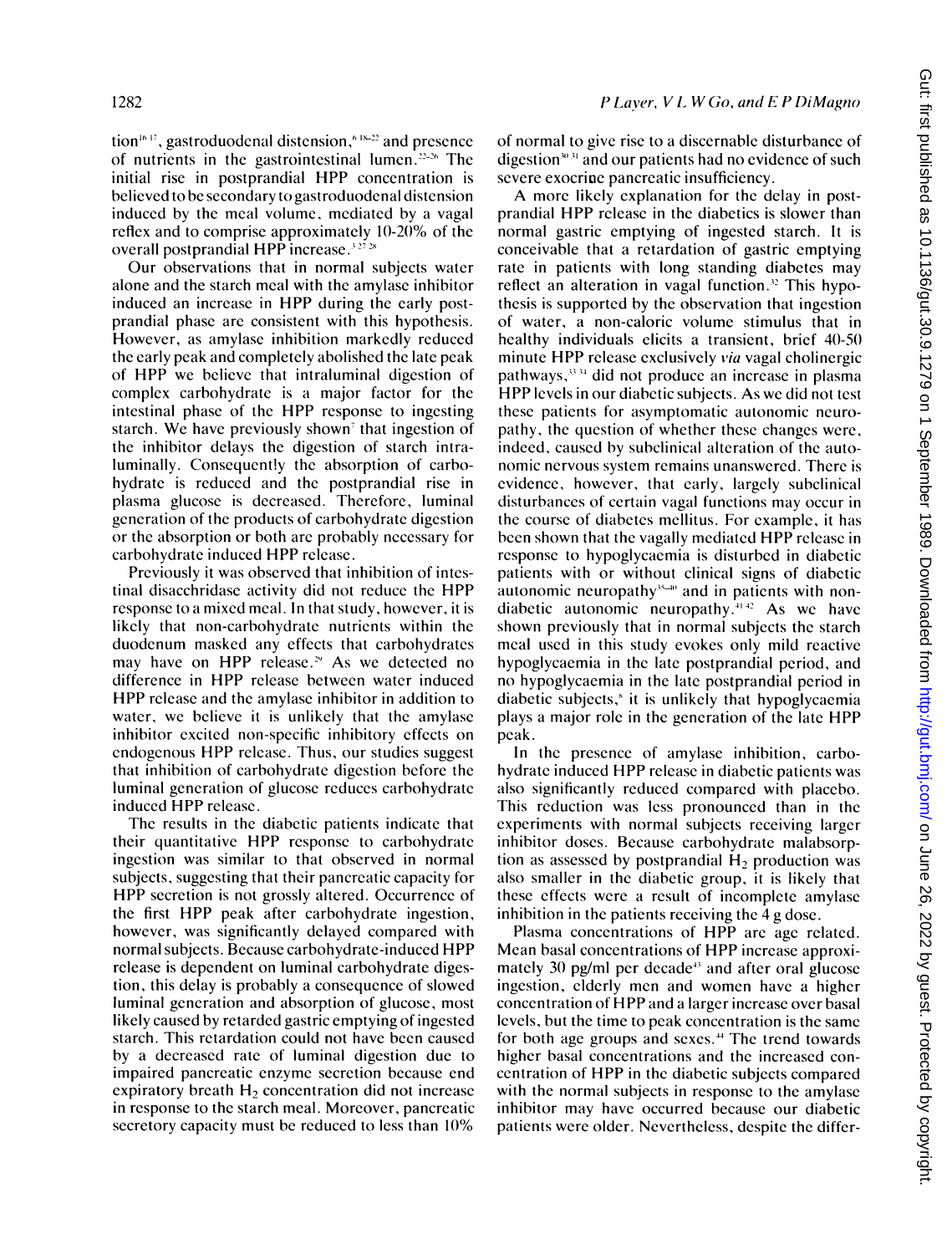ence between normal subjects and diabetics in response to the inhibitor, in both groups the amylase inhibitor reduced the HPP response to the starch meal indicating that carbohydrate induced HPP release is in part dependent upon the degree of carbohydrate digestion.

Humoral mediators such as cholecystokinin and gastric inhibitory polypeptide (GIP) also may be involved in regulating the intestinal phase of postprandial liberation of HPP. $24.45-49$  For example, physiological levels of GIP have been reported to release HPP in man via cholinergically controlled pathways.<sup>47 50</sup> Our observation that postprandial release of GIP after a carbohydrate meals is abolished when intraluminal starch digestion is slowed<sup>4</sup> is consistent with the hypothesis that GIP participates in the control of HPP release.<sup>4750</sup>

In conclusion, the regulation of the intestinal phase of carbohydrate induced HPP release appears to be dependent upon the rate and completeness of carbohydrate digestion.

Supported in part by grant La483/2-2 from Deutsche Forschungsgemeinschaft (Peter Layer), CRC grant RR585 from the National Institutes of Health and the Mayo Foundation. The authors wish to thank Rodney <sup>J</sup> Sandberg and Karen <sup>J</sup> Bentley for skilful technical assistance and Linda <sup>J</sup> Bakken for preparing the manuscript.

#### References

- <sup>1</sup> Chance RE, Jones WE. Polypeptides from bovine, ovine, human, and porcine pancreas. United States Patent Office 1974; 842: 063.
- 2 Larsson LI, Sundler F, Hakason R. Pancreatic polypeptide-a postulated new hormone: identification of its cellular storage by light and electron microscopic immunocytochemistry. Diabetologia 1976: 12: 211-26.
- 3 Floyd JC. Pancreatic polypeptide. Clin Gastroenterol 1980; 9: 657-8.
- 4 Layer P, Zinsmeister AR, DiMagno EP. Effects of decreasing intraluminal amylase activity on starch digestion and postprandial gastrointestinal function in humans. Gastroenterology 1986; 61: 442-7.
- 5 National Diabetes Data Group. Classification and diagnosis of diabetes mellitus and other categories of glucose intolerance. Diabetes 1977; 26: 30-5.
- 6 Marshall JJ, Lauda CM. Purification and properties of phaseolamin, an inhibitor of alpha-amylase, from the kidney bean, Phaseolus vulgaris. J Biol Chem 1975; 250: 8030-7.
- 7 Layer P, Carlson GL, DiMagno EP. Partially purified white bean amylase inhibitor reduces starch digestion in vitro and inactivates intraduodenal amylase in humans. Gastroenterology 1985; 88: 1895-902.
- 8 Layer P, Rizza RA, Zinsmeister AR, Carlson GL. DiMagno EP. Effect of <sup>a</sup> purified amylase inhibitor on

carbohydrate tolerance in normal subjects and patients with diabetes mellitus. Mayo Clin Proc 1986; 61: 442-7.

- <sup>9</sup> Boivin M, Zinsmeister AR, Go VLW, DiMagno EP. Effect of a purified amylase inhibitor on carbohydrate metabolism after <sup>a</sup> mixed meal in healthy humans. Mayo Clin Proc 1987; 62: 249-55.
- <sup>10</sup> Boivin M. Flourie B. Rizza RA, Go VLW, DiMagno EP. Gastrointestinal and metabolic effects of amylase inhibition in diabetes. Gastroenterology 1988; 94: 387-94.
- 11 Keane FB, DiMagno EP, Dozois RR, Go VLW. Relationships among canine interdigestive exocrine pancreatic and biliary flow, duodenal motor activity, plasma pancreatic polypeptide, and motilin. Gastroenterology 1980; **78:** 310-6.
- <sup>12</sup> Box GEP. Hunter WG, Hunter JS. Factional designs at two levels. In: Statistics for experimenters New York: John Wiley, 1978; 3(06-51.
- 13 Schwartz TW, Rehfeld JF, Stadil F, Larsson LI, Chance RE. Moon N. Pancreatic polypeptide response to food in duodenal-ulcer patients before and after vagotomy. Lancet 1976; i: 1102-5.
- <sup>14</sup> Schwartz Tw. Hoist JT, Fahrenkrug J. et al. Vagal, cholinergic regulation of pancreatic polypeptide secretion. J Clin Invest 1978; 61: 781.
- <sup>15</sup> Glaser B. Floyd JC Jr, Vinik Al, Fajans SS, Pek S. Evidence for extravagal cholinergic dependence of pancreatic polypeptide responses to beef ingestion in man. Clin Res 1979; 27: 366.
- 16 Taylor IL, Feldman M, Richardson CT, Walsh JH. Gastric and cephalic stimulation of human pancreatic polypeptide release. Gastroenterology 1978; 75: 432-7.
- <sup>17</sup> Schwartz TW, Stenquist B, Olbe L. Cephalic phase of pancreatic-polypeptide secretion studied by sham feeding in man. Scand J Gastroenterol 1979; 14: 313-20.
- <sup>18</sup> Taylor IL. Richardson CT, Feldman M, Walsh JH. Mechanisms of human pancreatic polypeptide (hPP) release. Clin Res 1977; 25: 574.
- <sup>19</sup> Schwartz TW, Rehfeld JF. Mechanism of pancreatic polypeptide release. Lancet 1977; i: 697-8.
- 20 Schwartz TW, Grotzinger U, Schoon IM. Olbe L. Vagovagal stimulation of pancreatic-polypeptide secretion by graded distention of the gastric fundus and antrum in man. Digestion 1979; 307-14.
- <sup>21</sup> Fink AS, Floyd JC Jr. Fiddian-Green RG. Release of human pancreatic polypeptide and gastrin in response to intraduodenal stimuli: a case report. Metabolism 1979; 28: 339-42.
- 22 Taylor IL, Kauffman GL, Walsh JH, Trout H, Chew P, Harmon JW. Role of the small intestine and gastric antrum in pancreatic polypeptide release. Am J Physiol 1981; 240: G387-91.
- 23 Wilson RM, Boden G, Owen OE. Pancrcatic polypeptide responses to a meal and to intraduodenal amino acids and sodium oleate. Endocrinology 1978; 102: 859-63.
- 24 Adrian TE, Bloom SR. Bcsterman HS, Barnes AJ, Cooke JJC, Russel KCG. Mechanism of pancreatic polypeptide release in man. Lancet 1977; i: 161-3.
- 25 Flaten 0, Myren J. Adrenergic modulation of the release of pancreatic polypeptide after intraduodenal and oral glucose in man. Scand J Gastroenterol 1981; 16: 781-7.